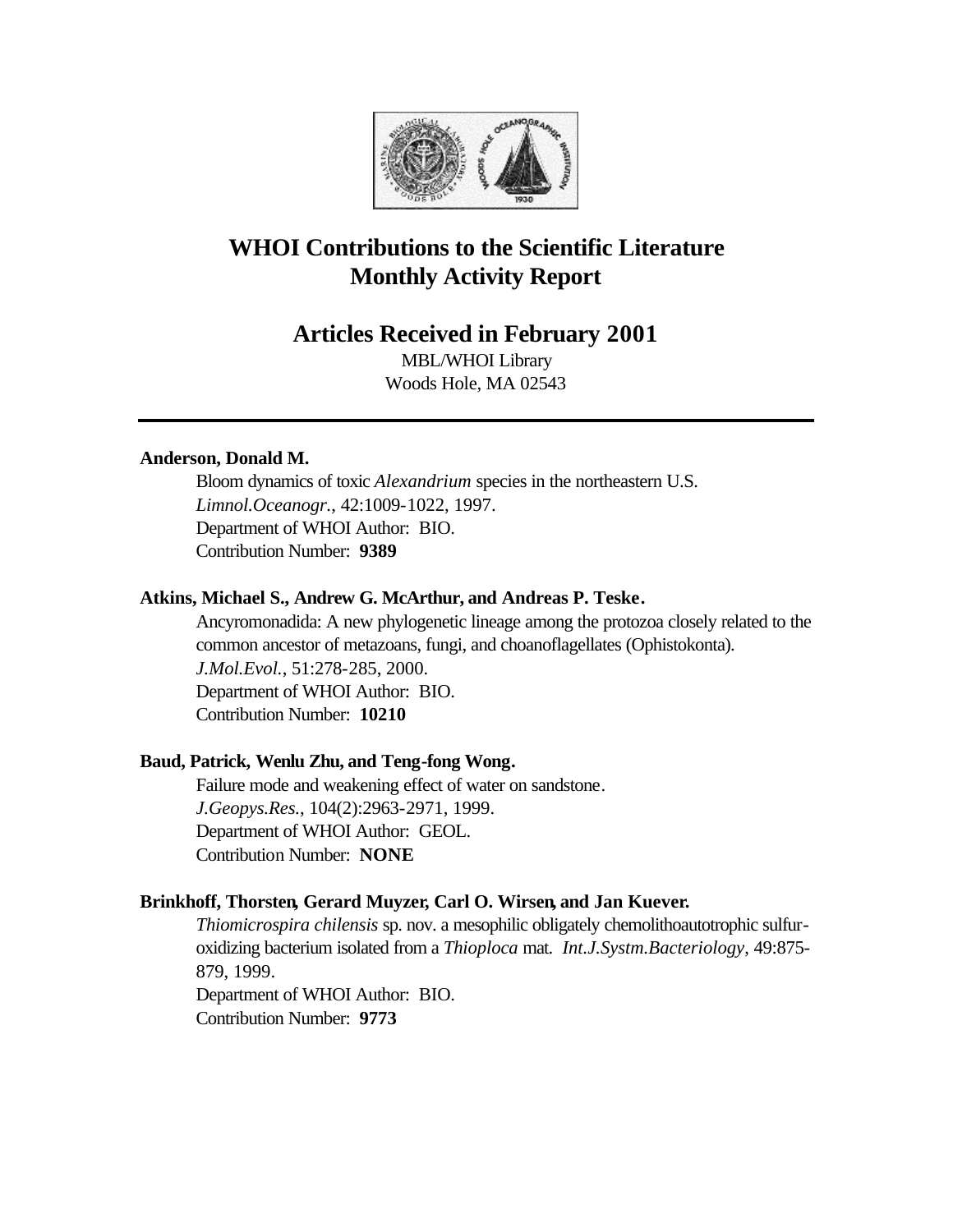## **Caron, David A., Ee Lin Lim, Robert W. Sanders, Mark R. Dennett, and Ulrike-G. Berninger.**

Responses of bacterioplankton and phytoplankton to organic carbon and inorganic nutrient additions in contrasting oceanic ecosystems. *Aquat.Microb.Ecol.*, 22:175-184, 2000. Department of WHOI Author: BIO. Contribution Number: **10232**

#### **Chave, Alan D., Fred K. Duennebier, and Rhett Butler.**

Putting H20 in the ocean. *Oceanus*, 42(1):6-9, 2000. Department of WHOI Author: AOPE. Contribution Number: **NONE**

## **Collins, J. A., F. L. Vernon, J. A. Orcutt, R. A. Stephen, K. R. Peal, F. B. Wooding, F. N. Spiess, and J. A. Hildebrand.**

Broadband seismology in the oceans: Lessons from the ocean seismic network pilot experiment. *Geophys.Res.Lett.*, 28(1):49-52, 2001. Department of WHOI Author: GEOL. Contribution Number: **NONE**

#### **Connor, Richard C., Janet Mann, Peter L. Tyack, and Hal Whitehead.**

Introduction: The social lives of whales and dolphins. In: *Cetacean Societies: Field Studies of Dolphins and Whales.* Janet Mann, Richard C. Connor, Peter L. Tyack, and Hal Whitehead, eds. The University of Chicago Press, Chicago, :1-6, 2000.

Department of WHOI Author: BIO. Contribution Number: **NONE**

#### **DeGrandpre, M. D., T. R. Hammar, D. M. R. Wallace, and C. D. Wirick.**

Simultaneous mooring-based measurements of seawater  $CO<sub>2</sub>$  and  $O<sub>2</sub>$  off Cape Hatteras, North Carolina. *Limnol.Oceanogr.*, 42(1):21-28, 1997. Department of WHOI Author: MCG. Contribution Number: **NONE**

#### **Delaney, John R. and Alan D. Chave.**

NEPTUNE: A fiber-optic 'telescope' to inner space. *Oceanus*, 42(1):10-11, 2000. Department of WHOI Author: AOPE. Contribution Number: **NONE**

#### **Detrick, Robert S., John A. Collins, and Daniel E. Frye.**

Seafloor to surface to satellite to shore. *Oceanus*, 42(1):12-13, 2000. Department of WHOI Author: AOPE. Contribution Number: **NONE**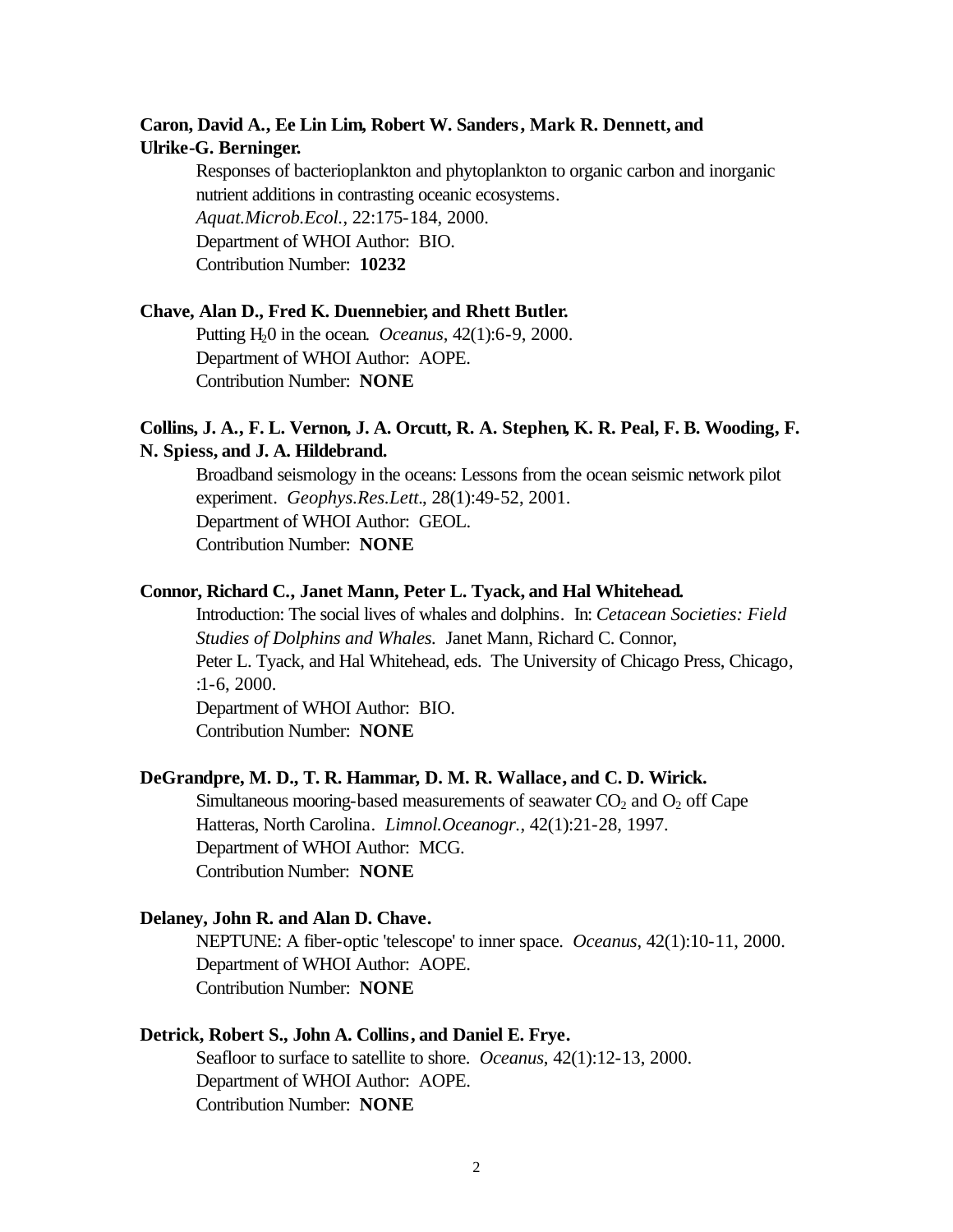#### **Edson, James B., Wade R. McGillis, and Thomas C. Austin.**

A new coastal observatory is born. *Oceanus*, 42(1):31-33, 2000. Department of WHOI Author: AOPE. Contribution Number: **NONE**

#### **Fong, Derek A. and W. Rockwell Geyer.**

Response of a river plume during an upwelling favorable wind event. *J.Geophys.Res.*, 101(C1):1067-1084, 2001. Department of WHOI Author: AOPE. Contribution Number: **NONE**

#### **Glenn, Scott M., J. Frederick Grassle, and Christopher J. von Alt.**

The LEO approach. *Oceanus*, 42(1):28-30, 2000. Department of WHOI Author: AOPE. Contribution Number: **NONE**

#### **Johnson, H. Paul, M. J. Pruis, D. Van Patten, and M. A. Tivey.**

Density and porosity of the upper oceanic crust from seafloor gravity measurements. *Geophys.Res.Lett.*, 27(7):1053-1056, 2000. Department of WHOI Author: GEOL. Contribution Number: **NONE**

#### **Mann, Janet, Richard C. Connor, Peter L. Tyack, and Hal Whitehead, eds.**

*Cetacean Societies: Field Studies of Dolphins and Whales* The University of Chicago Press, Chicago, 433 pp., 2000. Department of WHOI Author: BIO. Contribution Number: **NONE**

#### **McManus, Jerry F., Delia Oppo, and James Cullen.**

Glacial modulation of rapid climate change during the last 0.5 million years. *PAGES Newsletter 99-3*, 7(3):12-13, 1999. Department of WHOI Author: GEOL. Contribution Number: **NONE**

#### **Powell, Wade H., Rachel Bright, Susan M. Bello, and Mark E. Hahn.**

Developmental and tissue-specific expression of AHR1, AHR2, and ARNT2 in dioxinsensitive and -resistant populations of the marine fish, *Fundulus heteroclitus*. *Toxicol.Sci.*, 57:229-239, 2000. Department of WHOI Author: BIO. Contribution Number: **10161**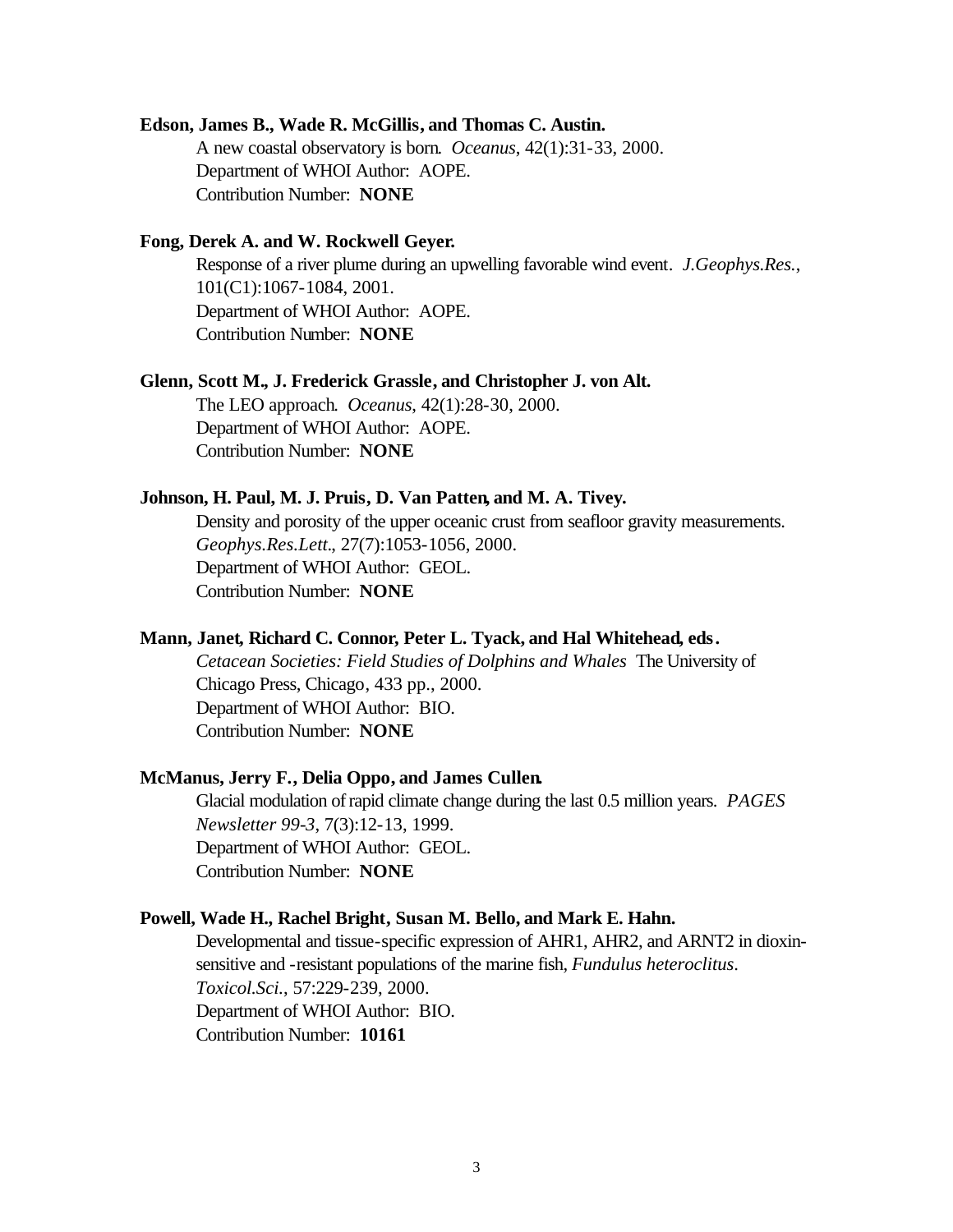## **Quadri, Shafat, Ariful N. Qadri, Mark E. Hahn, Koren K. Mann, and David H. Sherr.**

The bioflavonoid galangin blocks aryl hydrocarbon receptor activation and polycyclic aromatic hydrocarbon-induced pre-B cell apoptosis. *Mol.Pharmacol.*, :58(3):515-525, 2000. Department of WHOI Author: BIO. Contribution Number: **10124**

## **Raubenheimer, Britt and Steve Elgar.**

Where the surf meets the turf. *Oceanus*, 42(1):24-27, 2000. Department of WHOI Author: AOPE. Contribution Number: **NONE**

#### **Samuels, Amy and Peter Tyack.**

Flukeprints. In: *Cetacean Societies: Field Studies of Dolphins and Whales*. Janet Mann, Richard C. Connor, Peter L. Tyack, and Hal Whitehead, eds. The University of Chicago Press, Chicago, :9-44, 2000. Department of WHOI Author: BIO. Contribution Number: **NONE**

#### **Spall, Michael A.**

Buoyancy-forced circulations around islands and ridges. *J.Mar.Res.*, 58:957-982, 2000. Department of WHOI Author: PO. Contribution Number: **10152**

## **Spiegelman, Marc, Peter B. Kelemen, and Einat Aharonov.**

Causes and consequences of flow organization during melt transport: The reaction infiltration instability in compactible media. *J.Geophys.Res.*, 106(B2):2061-2077, 2001. Department of WHOI Author: GEOL. Contribution Number: **NONE**

## **Teske, A., T. Brinkhoff, G. Muyzer, D. P. Moser, J. Rethmeier, and H. W. Jannasch.**

Diversity of thiosulfate-oxidizing bacteria from marine sediments and hydrothermal vents. *Appl.Envir.Microbiol.*, 66(8):3125-3133, 2000. Department of WHOI Author: BIO. Contribution Number: **10187**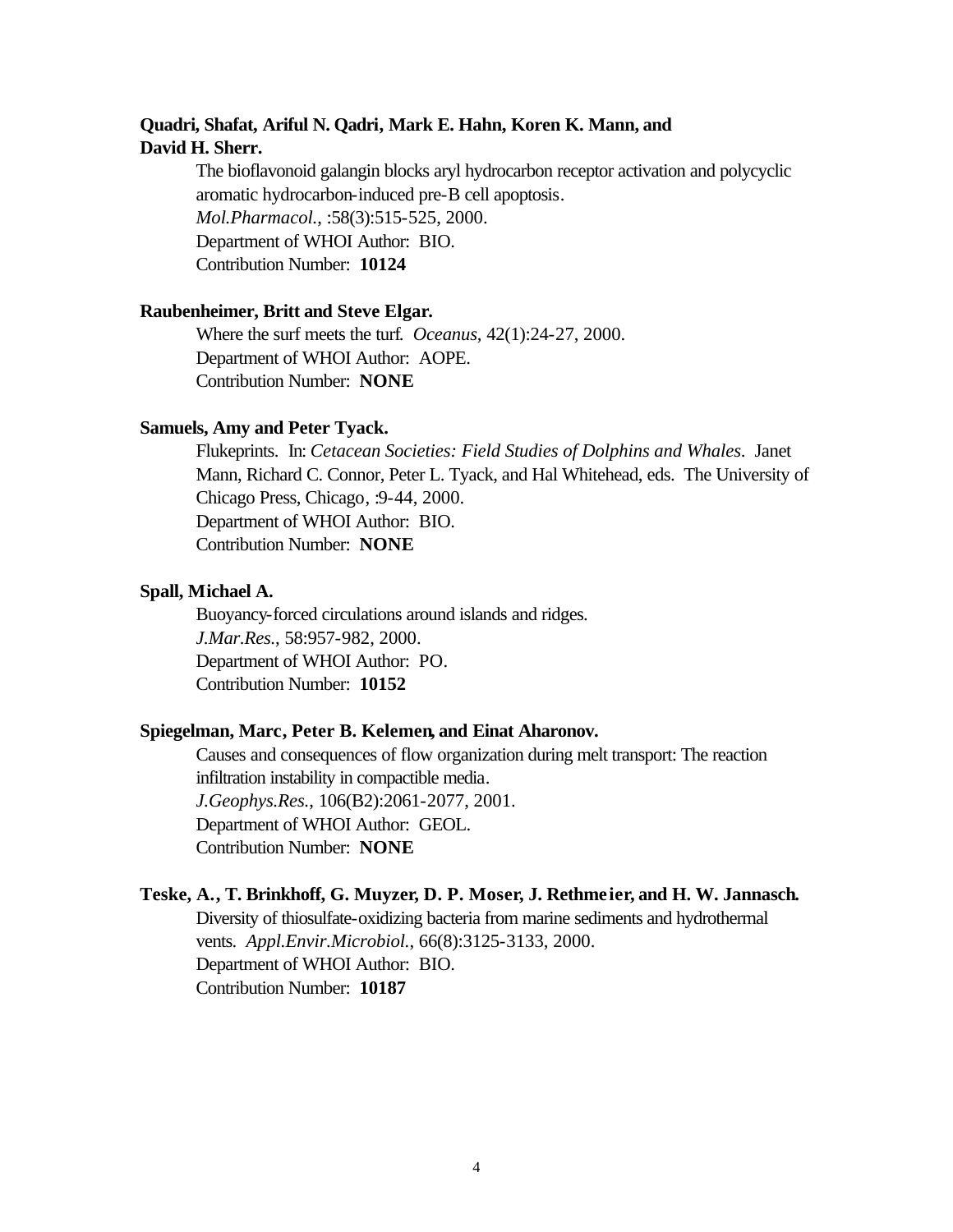#### **Tyack, Peter L., Richard C. Connor, Janet Mann, and Hal Whitehead.**

The future of behavioral research on cetaceans in the wild. In: *Cetacean Societies: Field Studies of Dolphins and Whales*. Janet Mann, Richard C. Connor, Peter L. Tyack, and Hal Whitehead, eds. The University of Chicago Press, Chicago, :333-339, 2000.

Department of WHOI Author: BIO. Contribution Number: **NONE**

#### **Tyack, Peter L.**

Functional aspects of cetacean communication. In: *Cetacean Societies: Field Studies of Dolphins and Whales*. Janet Mann, Richard C. Connor, Peter L. Tyack, and Hal Whitehead, eds. The University of Chicago Press, Chicago, :270-307, 2000. Department of WHOI Author: BIO. Contribution Number: **NONE**

#### **Weller, Robert, John Toole, Michael McCartney, and Nelson Hogg.**

Outposts in the ocean. *Oceanus*, 42(1):20-23, 2000. Department of WHOI Author: PO. Contribution Number: **NONE**

## **Whitehead, Hal, Jenny Christal, and Peter L. Tyack.**

Studying cetacean social structure in space and time. In: *Cetacean Societies: Field Studies of Dolphins and Whales.* Janet Mann, Richard C. Connor, Peter L. Tyack, and Hal Whitehead, eds. The University of Chicago Press, Chicago, :65-87, 2000. Department of WHOI Author: BIO. Contribution Number: **NONE**

#### **Whitehead, Hal, Randall R. Reeves, and Peter L. Tyack.**

Science and the conservation, protection, and management of wild cetaceans. In: *Cetacean Societies: Field Studies of Dolphins and Whales.* Janet Mann, Richard C. Connor, Peter L. Tyack, and Hal Whitehead, eds. The University of Chicago Press, Chicago, :308-332, 2000. Department of WHOI Author: BIO. Contribution Number: **NONE**